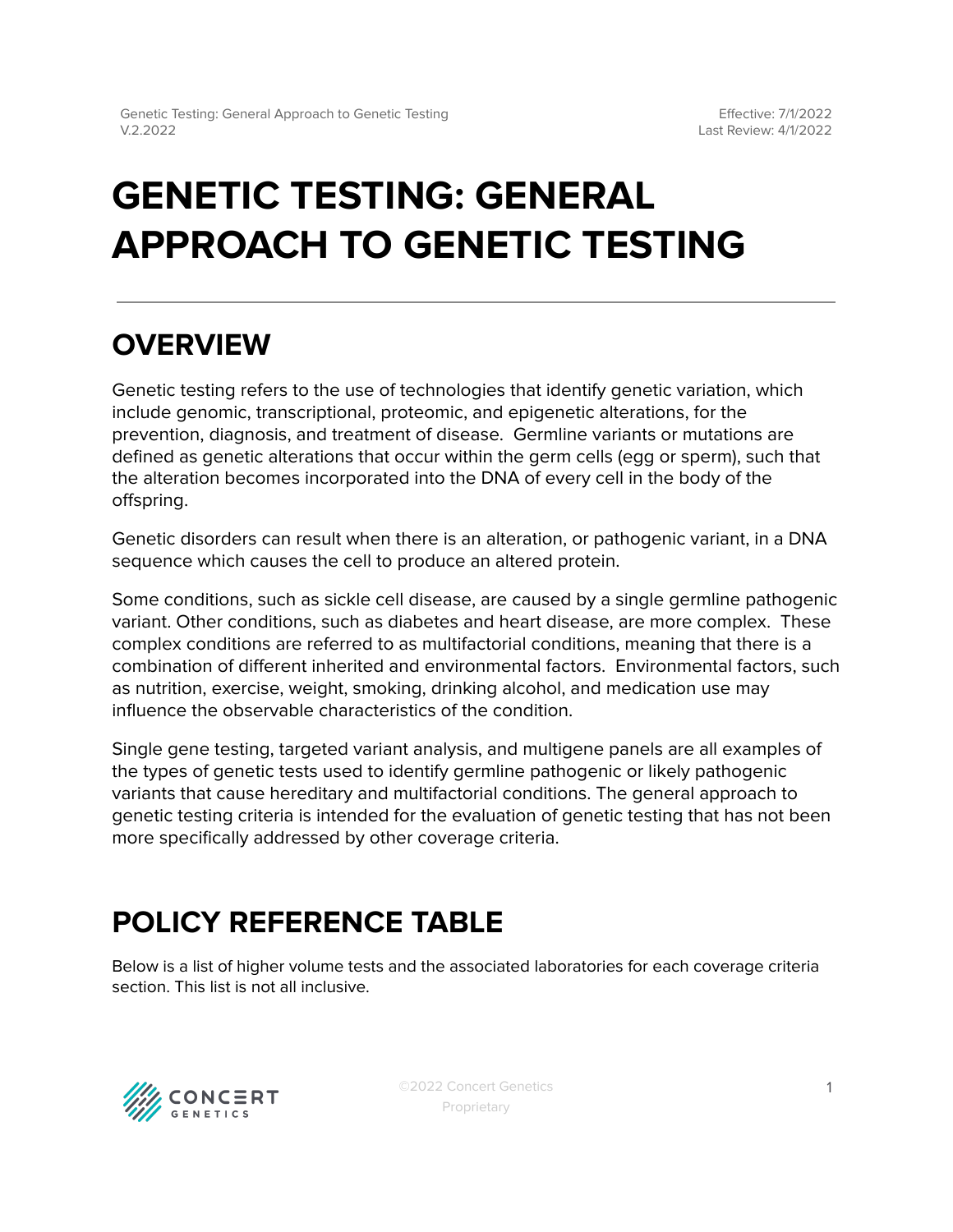Effective: 7/1/2022 Last Review: 4/1/2022

| <b>Coverage Criteria</b><br><b>Sections</b>                        | <b>Example Tests</b><br>(Labs)                                      | <b>Common CPT Codes</b>                                                                                                                                                                                                                                                                                                                                                                                                                                                                                                                                                                                                                                                                                                                                                                                                                                                                                                                                                                                                                                                                                                                                                                                                         | Common<br><b>ICD Codes</b>                         | <b>Ref</b>                      |
|--------------------------------------------------------------------|---------------------------------------------------------------------|---------------------------------------------------------------------------------------------------------------------------------------------------------------------------------------------------------------------------------------------------------------------------------------------------------------------------------------------------------------------------------------------------------------------------------------------------------------------------------------------------------------------------------------------------------------------------------------------------------------------------------------------------------------------------------------------------------------------------------------------------------------------------------------------------------------------------------------------------------------------------------------------------------------------------------------------------------------------------------------------------------------------------------------------------------------------------------------------------------------------------------------------------------------------------------------------------------------------------------|----------------------------------------------------|---------------------------------|
| <b>General Approach to Genetic Testing</b>                         |                                                                     |                                                                                                                                                                                                                                                                                                                                                                                                                                                                                                                                                                                                                                                                                                                                                                                                                                                                                                                                                                                                                                                                                                                                                                                                                                 |                                                    |                                 |
| <b>Known Familial</b><br><b>Variant Analysis</b>                   | Targeted<br>Mutation<br>Analysis for a<br>Known Familial<br>Variant | 81403                                                                                                                                                                                                                                                                                                                                                                                                                                                                                                                                                                                                                                                                                                                                                                                                                                                                                                                                                                                                                                                                                                                                                                                                                           | Q86, Q87,<br>Q89, Q95,<br>Q97, Q98,<br>Q99, Z15.89 | 1, 2,<br>3, 4,<br>5, 6,<br>7, 8 |
| <b>Single Gene or</b><br><b>Multigene Panel</b><br><b>Analysis</b> | Varies                                                              | 0001U, 0004M, 0006M, 0007M,<br>0009U, 0011M, 0014M, 0015M, 0017M,<br>0019U, 0023U, 0035U, 0049U, 0053U,<br>0055U, 0058U, 0059U, 0062U,<br>0063U, 0083U, 0084U, 0087U, 0088U,<br>0094U, 0095U, 0105U, 0111U, 0120U,,<br>0154U, 0170U, 0173U, 0174U,, 0180U,<br>0181U, 0182U, 0183U, 0184U, 0185U,<br>0186U, 0187U, 0188U, 0189U, 0190U,<br>0191U, 0192U, 0193U, 0194U, 0195U,<br>0196U, 0197U, 0198U, 0199U, 0200U,<br>0201U, 0205U, 0206U, 0220U, 0221U,<br>0222U, 0228U, 0229U, 0230U, 0231U,<br>0232U, 0244U, 0246U, 0248U, 0249U,<br>0250U, 0252U, 0253U, 0255U,<br>0256U, 0257U, 0258U, 0260U, 0261U,<br>0262U, 0263U, 0264U, 0266U, 0268U,<br>0269U, 0270U, 0271U, 0272U, 0273U,<br>0274U, 0276U, 0277U, 0278U, 0279U,<br>0280U, 0281U, 0282U, 0283U, 0284U,<br>0285U, 0286U, 0287U, 0288U, 0289U,<br>0290U, 0291U, 0292U, 0293U, 0294U,<br>0295U, 0296U, 0297U, 0298U, 0299U,<br>0300U, 0306U, 0307U, 0313U, 0314U,<br>0315U, 0317U, 0318U, 0319U, 0320U,<br>81105, 81106, 81107, 81108, 81109, 81110,<br>81111, 81112, 81168, 81171, 81172, 81173,<br>81174, 81175, 81176, 81177, 81187, 81188,<br>81189, 81190, 81191, 81192, 81193, 81194,<br>81200, 81204, 81205, 81209, 81233,<br>81236, 81237, 81250, 81251, 81255, |                                                    |                                 |

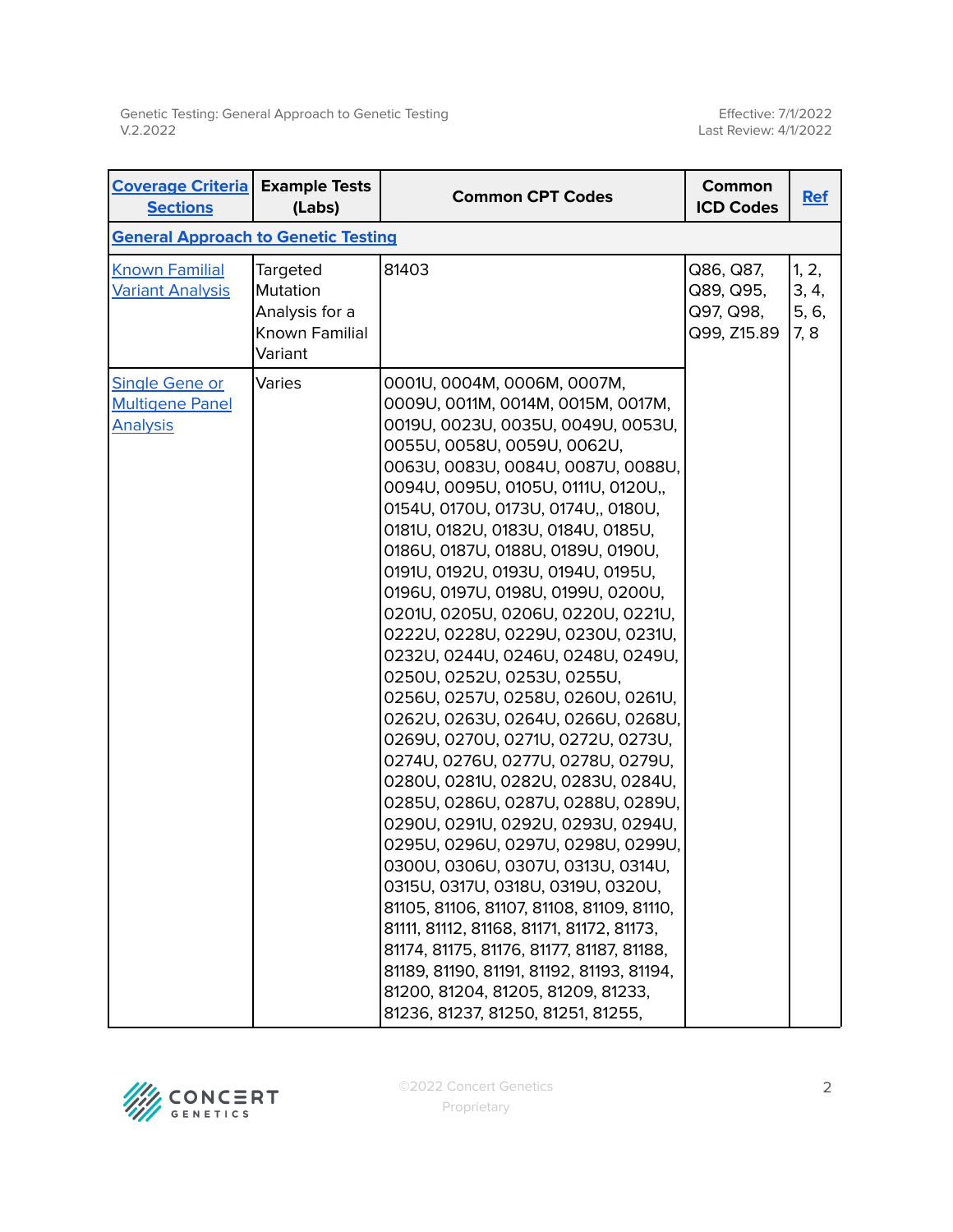Effective: 7/1/2022 Last Review: 4/1/2022

|  | 81260, 81261, 81262, 81263, 81264,<br>81267, 81268, 81277, 81278, 81283,<br>81290, 81305, 81312, 81313, 81314,<br>81315, 81316, 81320, 81330, 81333,<br>81334, 81340, 81341, 81342, 81343,<br>81344, 81345, 81347, 81348, 81349,<br>81357, 81360, 81370, 81371, 81372,<br>81373, 81374, 81375, 81376, 81377,<br>81378, 81379, 81380, 81381, 81382,<br>81383, 81400, 81401, 81402, 81403,<br>81404, 81405, 81406, 81407, 81408,<br>81479, 81493, 81506, 81554, 81560, |  |
|--|----------------------------------------------------------------------------------------------------------------------------------------------------------------------------------------------------------------------------------------------------------------------------------------------------------------------------------------------------------------------------------------------------------------------------------------------------------------------|--|
|  | 81595, 81599                                                                                                                                                                                                                                                                                                                                                                                                                                                         |  |

### **OTHER RELATED POLICIES**

This policy document provides coverage criteria for the general approach to genetic testing for any genetic testing not specifically addressed in other related policies. Please refer to the following documents for specific criteria:

- *●* Genetic Testing: Noninvasive Prenatal Screening
- *●* Genetic Testing: Prenatal Diagnosis (via amniocentesis, CVS, or PUBS) and Pregnancy Loss
- *●* Genetic Testing: Prenatal and Preconception Carrier Screening
- *●* Genetic Testing: Hereditary Cancer Susceptibility
- *●* Oncology: Molecular Analysis of Solid Tumors and Hematologic Malignancies
- *●* Oncology: Cancer Screening
- *●* Oncology: Circulating Tumor DNA and Circulating Tumor Cells (Liquid Biopsy)
- *●* Oncology: Algorithmic Testing
- *●* Oncology: Cytogenetics
- *●* Genetic Testing: Pharmacogenetics
- *●* Genetic Testing: Exome and Genome Sequencing for the Diagnosis of Genetic **Disorders**
- *●* Genetic Testing: Epilepsy, Neurodegenerative, and Neuromuscular Disorders
- *●* Genetic Testing: Hematologic Conditions (non-cancerous)
- *●* Genetic Testing: Gastroenterologic Conditions (non-cancerous)
- *●* Genetic Testing: Cardiac Disorders
- *●* Genetic Testing: Aortopathies and Connective Tissue Disorders

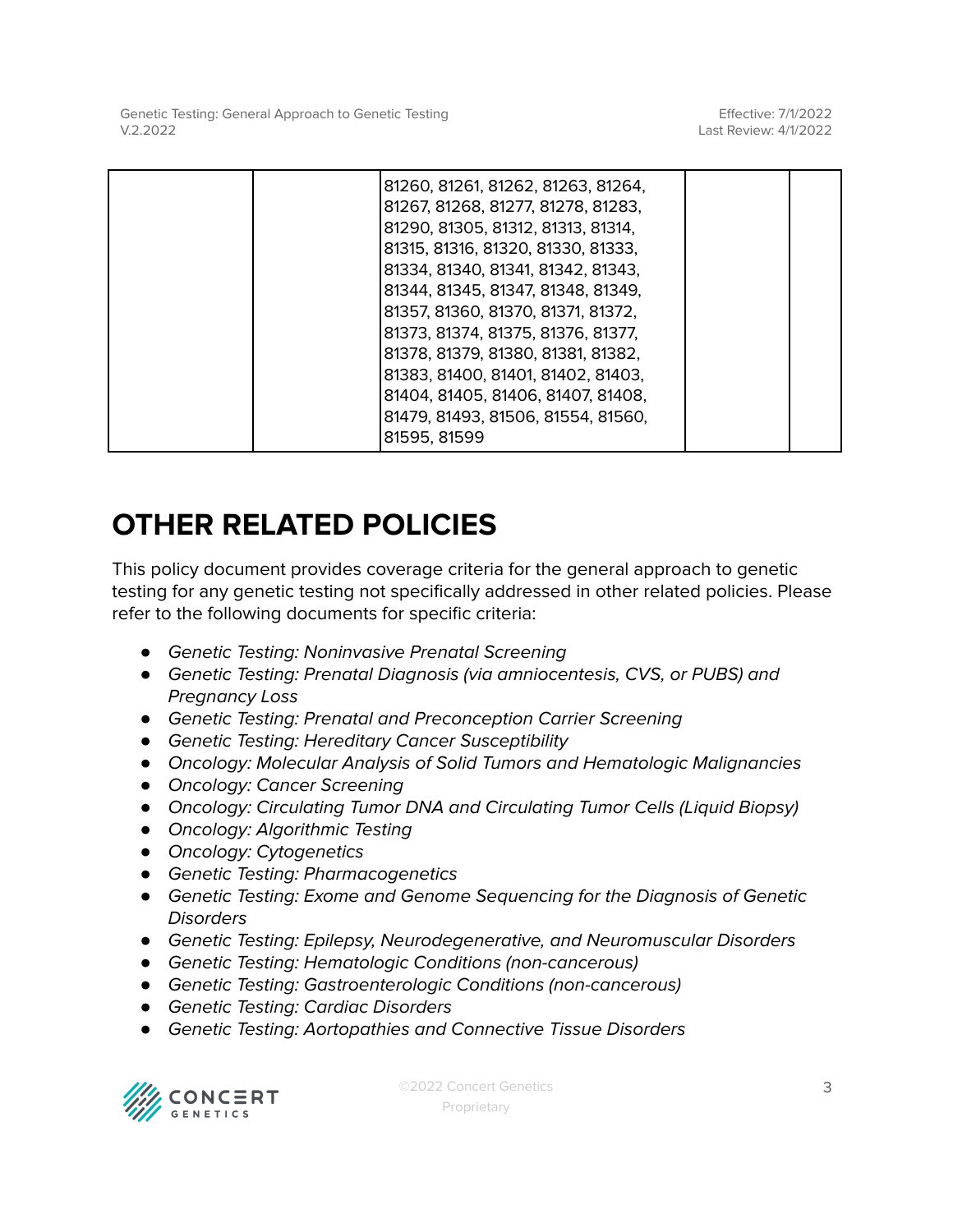Effective: 7/1/2022 Last Review: 4/1/2022

- *●* Genetic Testing: Hearing Loss
- *●* Genetic Testing: Eye Disorders
- *●* Genetic Testing: Immune, Autoimmune, and Rheumatoid Disorders
- *●* Genetic Testing: Kidney Disorders
- *●* Genetic Testing: Lung Disorders
- *●* Genetic Testing: Metabolic, Endocrine, and Mitochondrial Disorders
- *●* Genetic Testing: Dermatologic Conditions
- *●* Genetic Testing: Skeletal Dysplasia and Rare Bone Disorders

### <span id="page-3-0"></span>**COVERAGE CRITERIA**

#### <span id="page-3-1"></span>**GENERAL APPROACH TO GENETIC TESTING**

#### <span id="page-3-2"></span>**Known Familial Variant Analysis for a Genetic Condition**

- I. Targeted mutation analysis for a known familial variant (81403) for a genetic condition is considered **medically necessary** when:
	- A. The member has a close [relative](#page-5-0) with a known pathogenic or likely pathogenic variant causing the condition, **AND**
	- B. An association between the gene and disease has been established, **AND**
	- C. The genetic condition is associated with a significant health problem or problems.
- II. Targeted mutation analysis for a known familial variant (81403) in an individual [under](#page-5-0) the age of 18 for an adult-onset condition is considered **not medically necessary**.
- III. Targeted mutation analysis for a known familial variant of uncertain significance is considered **investigational**.
- IV. Targeted mutation analysis for a known familial variant (81403) for a genetic condition is considered **investigational** for all other indications.

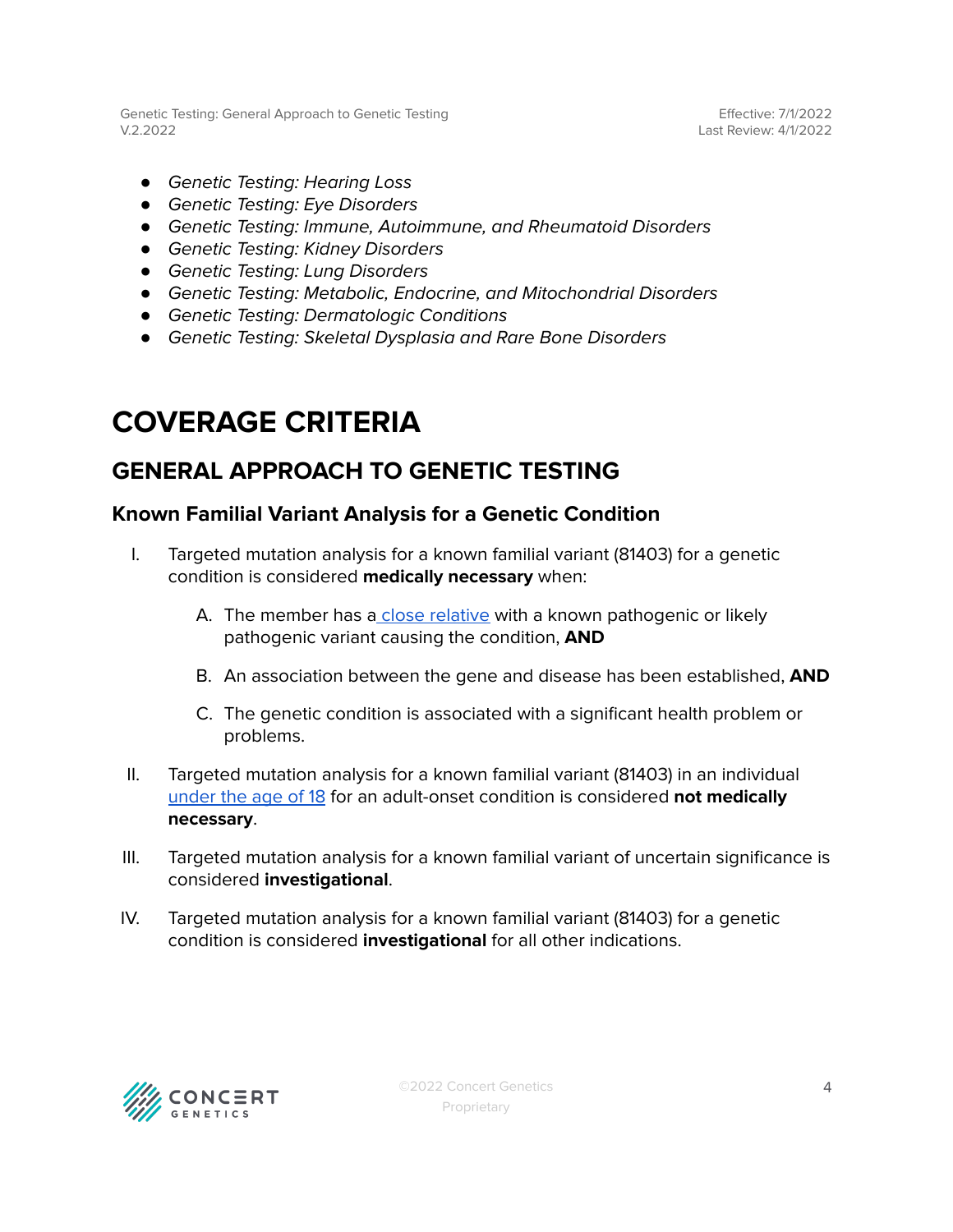#### <span id="page-4-0"></span>**Single Gene or Multigene Panel Analysis**

- I. Genetic testing for a genetic condition via single-gene or multigene panel analysis may be considered **medically necessary** when:
	- A. The member displays clinical features of the suspected genetic condition and the diagnosis remains uncertain after appropriate convention diagnostic testing, **AND**
		- 1. At least one of the following:
			- (1) The test will confirm or establish a diagnosis for the genetic condition, **OR**
			- (2) The test will provide or refine estimates of the natural history, recurrence risk, or the predicted course of the genetic condition, **OR**
			- (3) The test will determine if a particular therapeutic intervention is effective (or ineffective) in the member, or if a particular intervention may be harmful, **AND**
	- B. There is no known pathogenic or likely pathogenic familial variant for the genetic condition for which targeted variant analysis would be more appropriate, **AND**
	- C. Non-genetic causes for the member's clinical features have been ruled out (e.g., pathogens, drug toxicity, environmental factors, etc), **AND**
	- D. An association with the gene or multigene panel and disease has been established, **AND**
	- E. Genetic testing for the suspected genetic condition has been scientifically validated to improve health outcomes (i.e., the test has been shown to have clinical utility).
- II. Genetic testing in an individual under the age of 18 for an adult-onset condition is considered **not medically necessary**.
- III. Genetic testing via single-gene or multigene panel analysis is considered **investigational** or **not medically necessary** when the above criteria are not met.

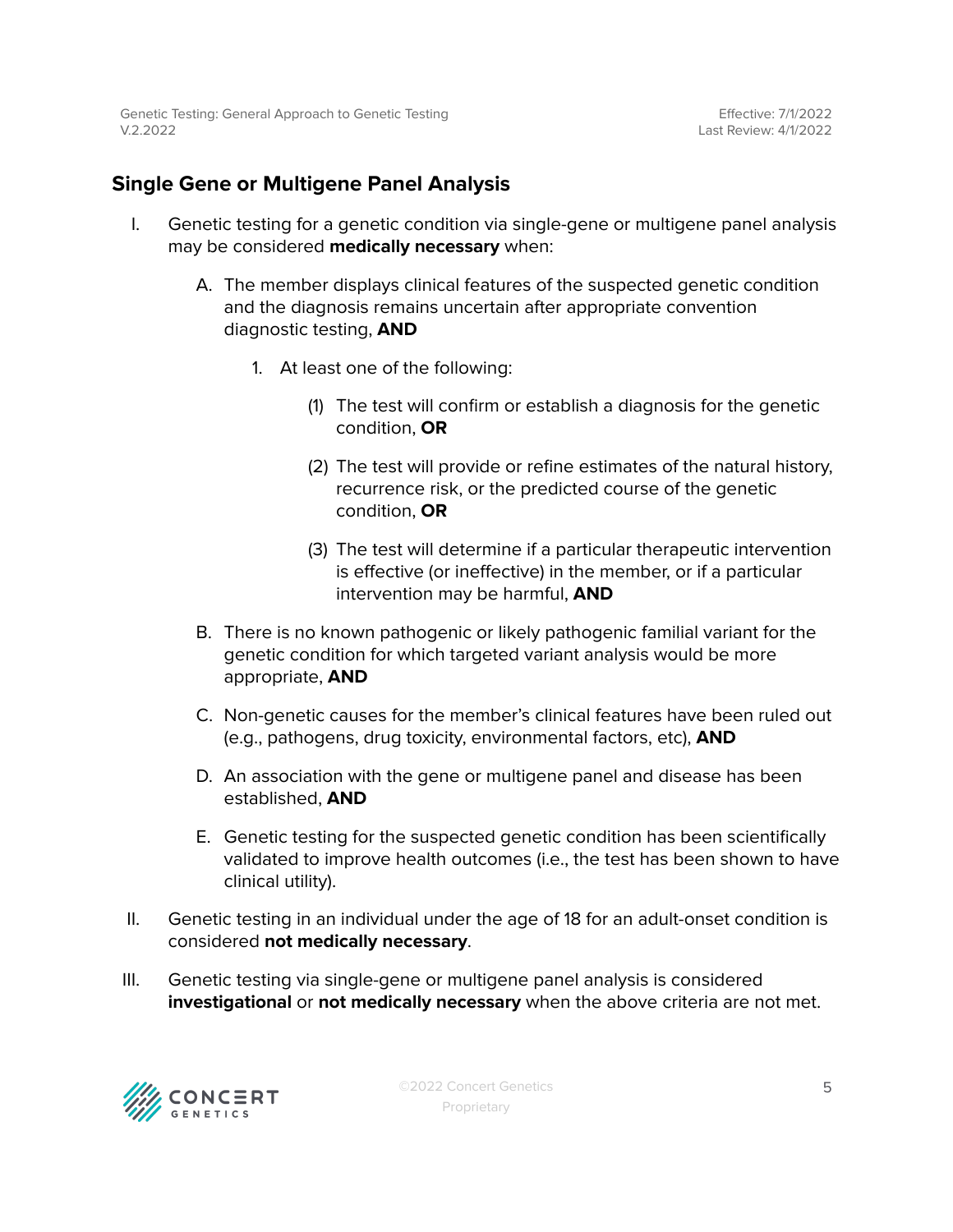[back](#page-0-0) to top

### <span id="page-5-0"></span>**NOTES AND DEFINITIONS**

A minor is any person under the age of 18.

**Childhood** is the period of development until the 18th birthday.

**Germline** pathogenic or likely pathogenic variants are mutations that occur in the egg and sperm cells, also known as the germ cells. These variants are inherited; that is, passed down in families by blood relatives. Most germline mutations do not result in disease.

**Multifactorial conditions** are complex conditions that are inherited and may be caused by a combination of the effects of multiple genes or by interactions between genes and the environment.

**Single Nucleotide Polymorphisms (SNPs)** are the most common type of genetic mutation and occur when one nucleotide is replaced with a different nucleotide. Over 65% of the disease caused by genetic mutations are due to SNPs.

**Structural Variations** are classified as larger than 1000 base pairs and include deletions, duplications, inversions, and translocations. Due to the large number of genes affected, these variations commonly lead to severe genetic abnormalities.

**Copy Number Variant (CNV)** is the most common structural variation, which refers to different amounts of DNA segments in different individuals.

[back](#page-0-0) to top

## **CLINICAL CONSIDERATIONS**

Genetic counseling is recommended for patients who are at risk for inherited disorders and who are interested in undergoing genetic testing. Interpreting the results of genetic tests and understanding risk factors can be challenging and genetic counseling helps in the understanding the potential impacts of genetic testing, including possible effects the test results could have on the individual or their family members. Genetic counseling may alter the utilization of genetic testing substantially and has been shown to reduce

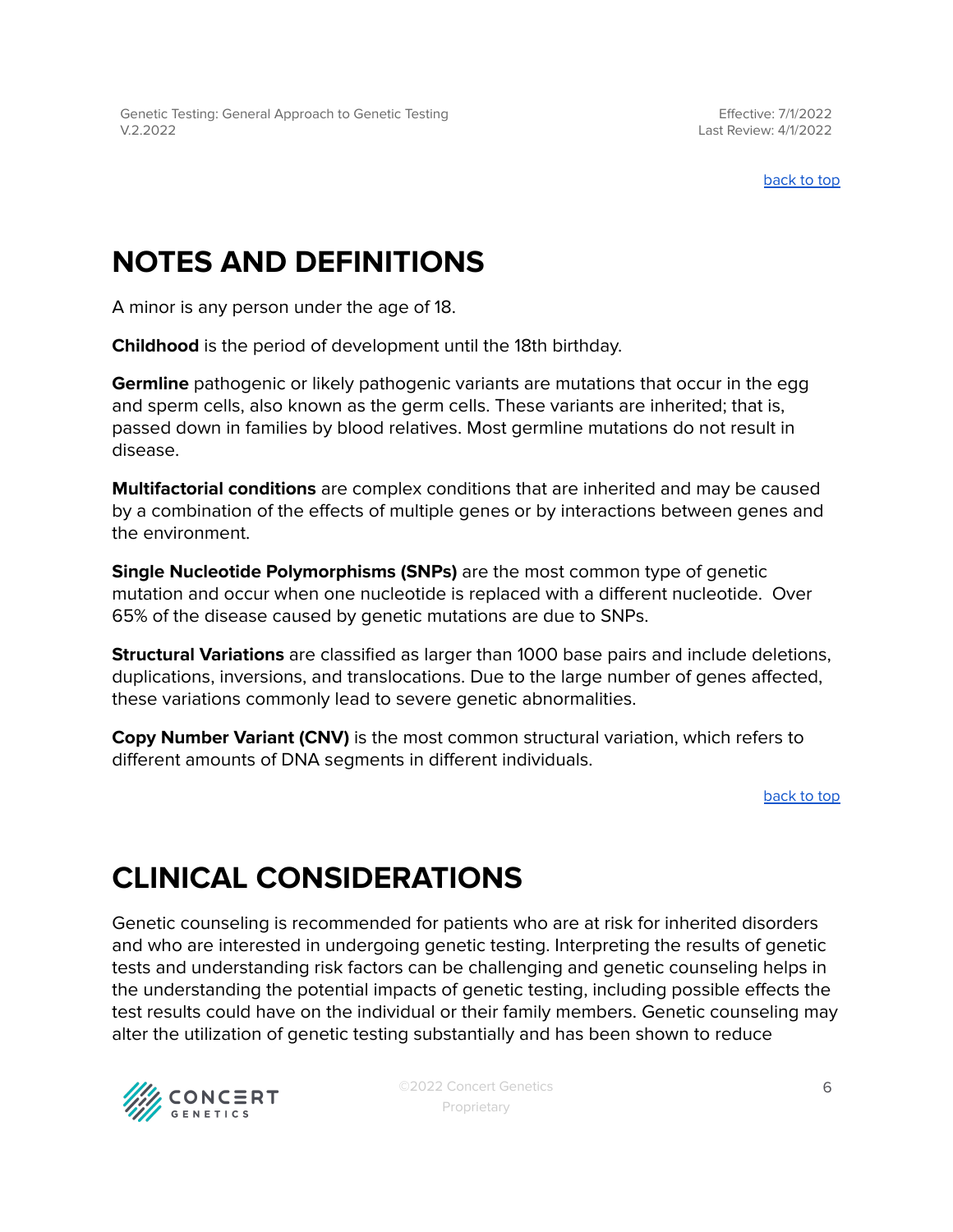inappropriate testing and should be performed by an individual with experience and expertise in genetic medicine and genetic testing methods.

[back](#page-0-0) to top

### **BACKGROUND AND RATIONALE**

#### **Practice Guidelines and Position Statements**

American College of Medical Genetics and Genomics (ACMG) and the Association for Molecular Pathology (AMP)

- The ACMG and AMP released criteria on the types and severity of mutations, which are as follows:
	- **Very strong evidence of pathogenicity:** Null variants in a gene where loss of function (LOF) is a known mechanism of disease. The guidelines note to use caution in genes where LOF is not a mechanism, if LOF variants are at the 3' end, if exon skipping occurs, and if multiple transcripts are present.
	- **○ Strong:** Amino acid change to a pathogenic version, de novo mutations, established studies supporting a damaging gene or gene product, or if the prevalence of the variant is increased in affected individuals compared to healthy controls. The guidelines note to be careful of changes impacting splicing and if only the paternity has been confirmed.
	- **○ Moderate:** Located in a mutational hot spot or well-established functional domain without a benign variant, absent from controls in Exome Sequencing Project, 1000 Genomes Project, or Exome Aggregation Consortium, detected in trans with pathogenic variants for a recessive disorder, protein length changes, novel missense changes where a different missense change has been pathogenic before, and a possible de novo mutation.
	- **○ Supporting:** Cosegregation with disease in multiple affected family members in a gene definitively known to cause the disease, missense variant in a gene with low rate of benign missense variation, if the mutation has evidence that it is deleterious, or if the patient's phenotype is highly specific for disease with a single genetic cause.

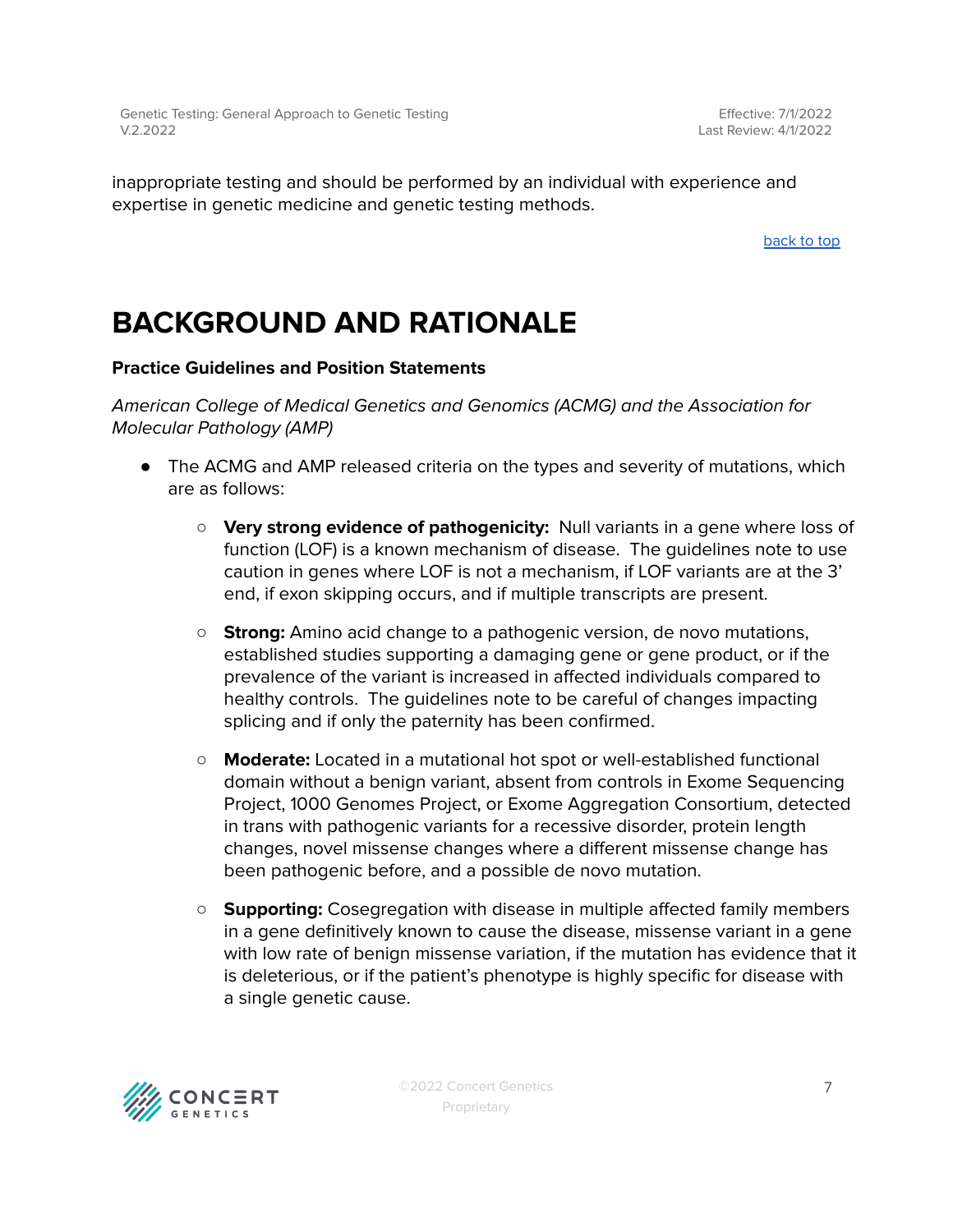#### American College of Medical Genetics and Genomics (ACMG)

The American College of Medical Genetics and Genomics Board of Directors (2015) published a position statement regarding the clinical utility of genetic and genomic services that stated the following regarding individuals and situations where a definitive genetic diagnosis has clinical utility:

Clinical Utility for Individual Patients

- Situations in which definitive diagnosis specifically informs causality, prognosis, and treatment
- Newborn screening for conditions recommended by the Secretary's Discretionary Advisory Committee on Heritable Disorders of Newborns and Children
- The discovery of medically actionable secondary findings in the course of genomic testing that have associated treatments that improve/affect outcome
- Patients with complex and often poorly understood clinical disorders such as autism spectrum disorders and intellectual disability
- Patients with rare disorders, including those diagnosed by chromosome analysis (such as karyotype) or microarray
- Patients with genetic conditions such that definitive and specific guidance regarding prognosis and medical management is not yet available

Clinical Utility for Families

- Enables at-risk family members to obtain testing to determine whether they carry a causative mutation, offering the possibility for early intervention. This clinical utility is independent of whether the affected family member has benefited directly from this diagnosis.
- Enables specific and informed reproductive decision-making and family planning.
- Brings resolution to the costly (in terms of both psychosocial and financial contexts) and wasteful (for the medical system at large) diagnostic odyssey that is often pursued in a quest to establish a diagnosis. There are countless examples of economic and psychological costs to the health-care system and to patients and families during the quest to obtain a diagnosis.
- Enables involvement in disease support groups and other types of social support for families.

Clinical Utility for Society

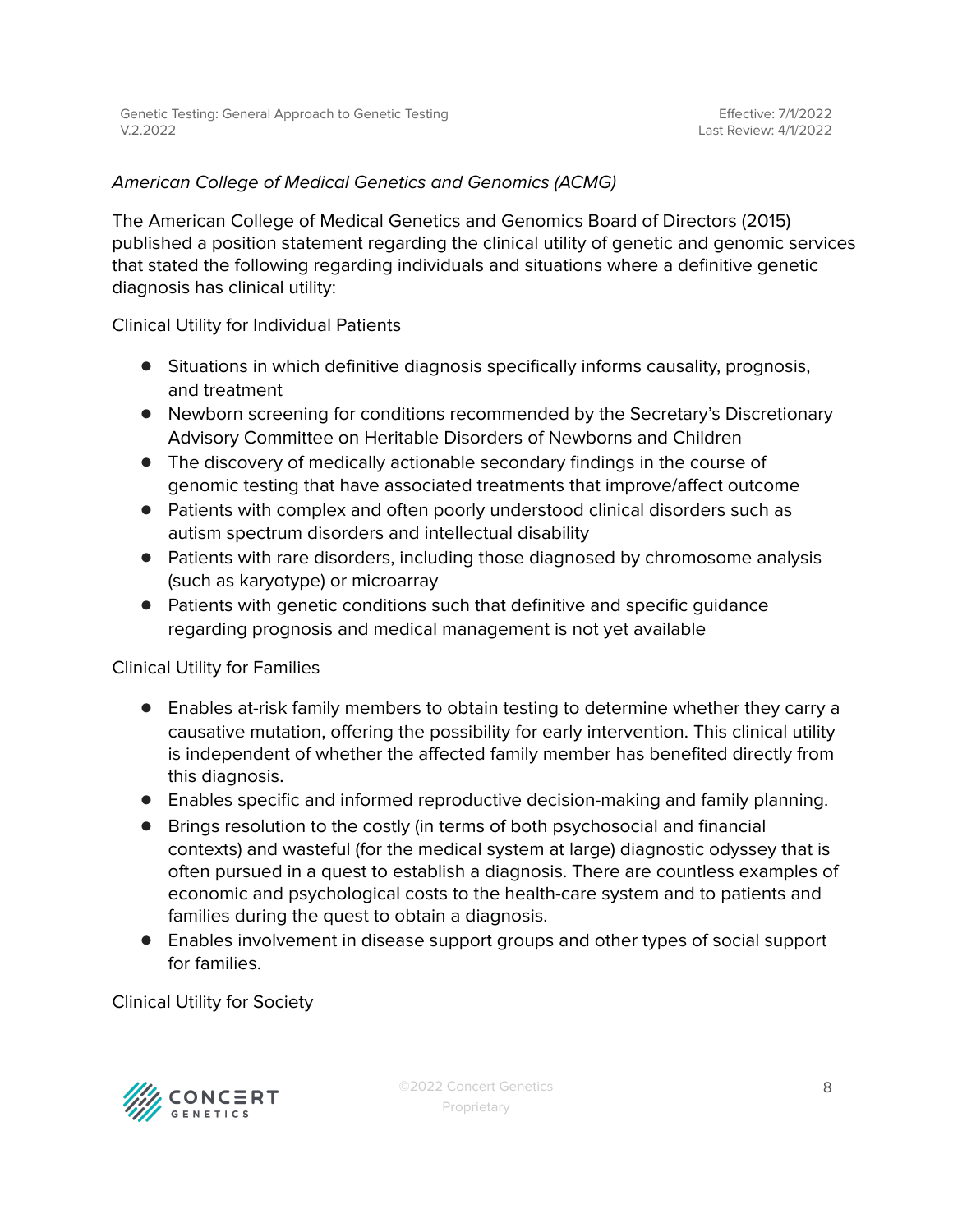- Understanding the etiology of disease and increased accrual into clinical trials will propel research, benefitting society as a whole.
- Many genetic disease risks can be identified decades before the time when benefits accrue to the individual or their family members. In the current health-care environment, cost-effectiveness often is measured by return on investment to payers and is measured over much shorter time periods, despite long-term benefits to population health.

#### National Society of Genetic Counselors (NSGC)

The National Society of Genetic Counselors released a position statement (2017) endorsing the use of multi-gene panels when clinically warranted and appropriately applied, stating the following:

"These tests can provide a comprehensive and efficient route to identifying the genetic causes of disease. Before ordering a multi-gene panel test, providers should thoroughly evaluate the analytic and clinical validity of the test, as well as its clinical utility. Additional factors to consider include, but are not limited to: clinical and family history information, gene content of the panel, limitations of the sequencing and informatics technologies, and variant interpretation and reporting practices.

Panels magnify the complexities of genetic testing and underscore the value of experts, such as genetic counselors, who can educate stakeholders about appropriate utilization of the technology to mitigate risks of patient harm and unnecessary costs to the healthcare system. NSGC supports straightforward and transparent pricing so that patients, providers, laboratories, and health plans can easily weigh the value of genetic testing in light of its cost."

The National Society of Genetic Counselors updated a position statement (2017) regarding the genetic testing of minors for adult-onset conditions, stating the following:

"[NSGC] encourages deferring predictive genetic testing of minors for adult-onset conditions when results will not impact childhood medical management or significantly benefit the child. Predictive testing should optimally be deferred until the individual has the capacity to weigh the associated risks, benefits, and limitations of this information, taking his/her circumstances, preferences, and beliefs into account to preserve his/her autonomy and right to an open future."

American Academy of Pediatrics (AAP) and American College of Medical Genetics and

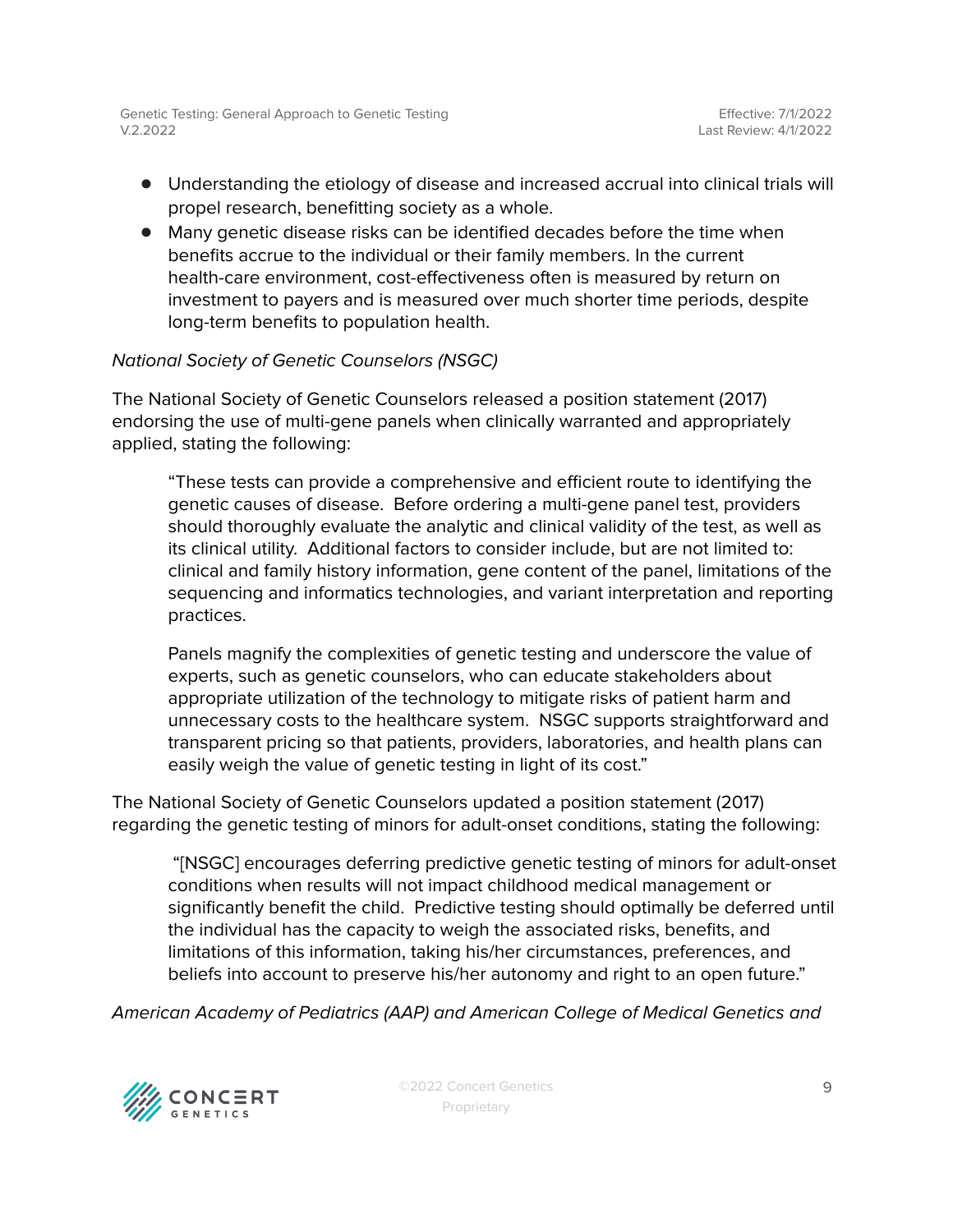Effective: 7/1/2022 Last Review: 4/1/2022

#### Genomics (ACMG)

"Decisions about whether to offer genetic testing and screening should be driven by the best interest of the child."

"The AAP and the ACMG do not support routine carrier testing or screening for recessive conditions when carrier status has no medical relevance during minority."

"Predictive genetic testing for adult onset conditions generally should be deferred unless an intervention initiated in childhood may reduce morbidity or mortality."

[back](#page-0-0) to top

#### <span id="page-9-0"></span>**REFERENCES**

- 1. ACMG Board of Directors. Clinical utility of genetic and genomic services: a position statement of the American College of Medical Genetics and Genomics. Genet Med. 2015;17(6):505-507. doi:10.1038/gim.2015.41
- 2. Adam MP, Ardinger HH, Pagon RA, et al., editors. GeneReviews® [Internet]. Seattle (WA): University of Washington, Seattle; 1993-2020. Available from: <https://www.ncbi.nlm.nih.gov/books/NBK1116/>
- 3. Wallace SE, Bean LJH. Educational Materials Genetic Testing: Current Approaches. 2017 Mar 14 [Updated 2020 Jun 18]. In: Adam MP, Ardinger HH, Pagon RA, et al., editors. GeneReviews® [Internet]. Seattle (WA): University of Washington, Seattle; 1993-2020. Available from: <https://www.ncbi.nlm.nih.gov/books/NBK279899/>
- 4. "Genetic Testing of Minors for Adult-Onset Conditions". Position Statement from National Society of Genetic Counselors. [https://www.nsgc.org/Policy-Research-and-Publications/Position-Statements/Position](https://www.nsgc.org/Policy-Research-and-Publications/Position-Statements/Position-Statements/Post/genetic-testing-of-minors-for-adult-onset-conditions)[tatements/Post/genetic-testing-of-minors-for-adult-onset-conditions.](https://www.nsgc.org/Policy-Research-and-Publications/Position-Statements/Position-Statements/Post/genetic-testing-of-minors-for-adult-onset-conditions) Released February 15, 2017. Updated April 18, 2018.
- 5. Ross LF, Saal HM, David KL, Anderson RR; American Academy of Pediatrics; American College of Medical Genetics and Genomics. Technical report: Ethical and policy issues in genetic testing and screening of children [published correction appears in Genet Med. 2013 Apr;15(4):321. Ross, Laine Friedman [corrected to Ross, Lainie Friedman]]. Genet Med. 2013;15(3):234-245. doi:10.1038/gim.2012.176